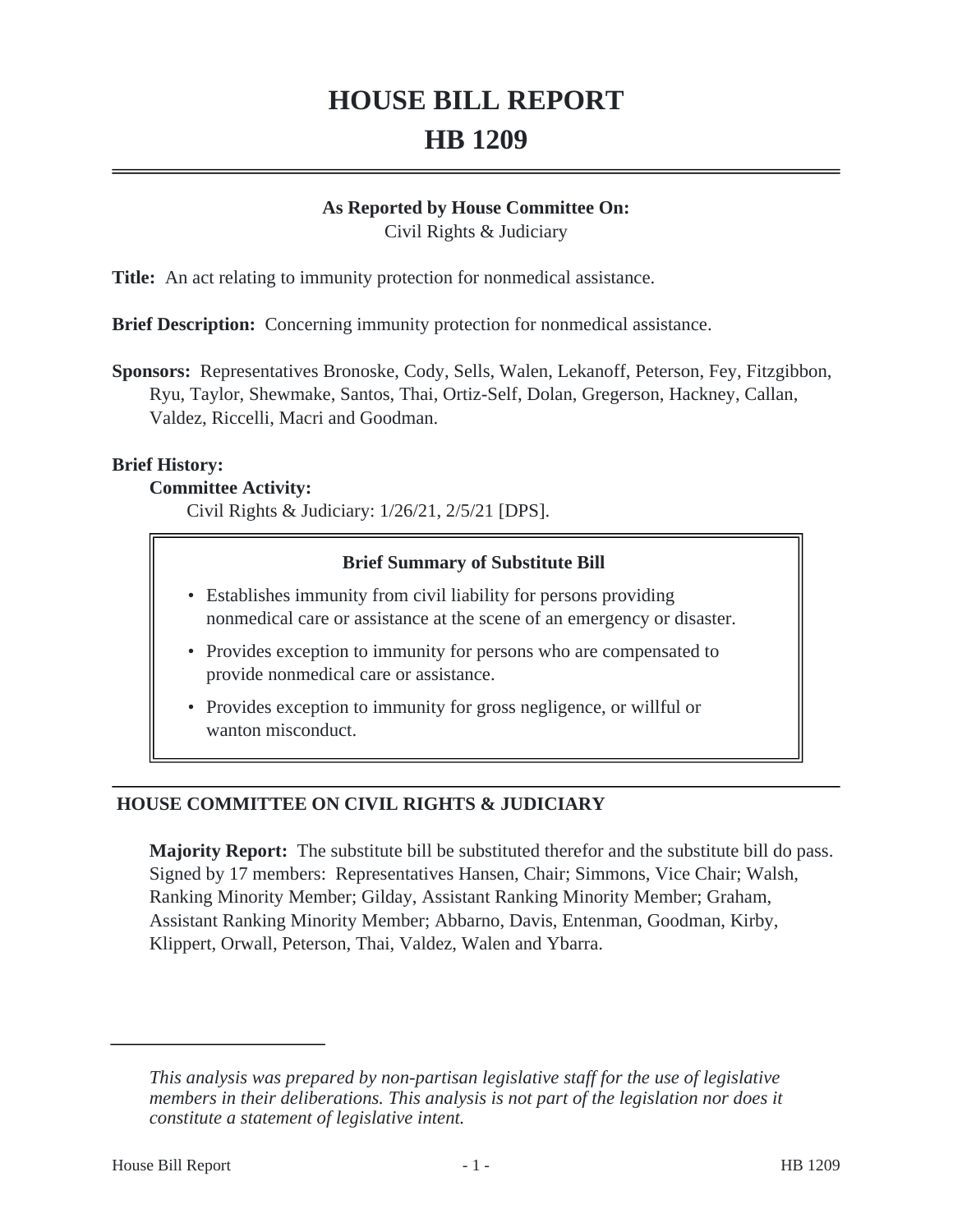**Staff:** John Burzynski (786-7133).

## **Background:**

#### Civil Liability for Harming Another.

When one individual causes harm to another, whether inadvertently or intentionally, the victim can sue the responsible party to recover money damages. Harmful acts or omissions can be categorized based on the culpability of the responsible party.

*Negligence.* Negligence is the failure to exercise ordinary care. It is the doing of some act that a reasonably careful person would not do under the same or similar circumstances or the failure to do some act that a reasonably careful person would have done under the same or similar circumstances.

*Gross Negligence.* Gross negligence is the failure to exercise slight care. It is negligence that is substantially greater than ordinary negligence. Failure to exercise slight care does not mean the total absence of care but care substantially less than ordinary care.

*Wanton Misconduct.* Wanton misconduct is an intentional act or omission taken in reckless disregard of the consequences and under such surrounding circumstances and conditions that a reasonable person would know, or should know, that such conduct would, in a high degree of probability, result in substantial harm to another.

*Willful Misconduct.* Willful misconduct is an intentional act or omission taken with actual knowledge of the peril that will be created and intentional failure to avert injury, or with intention to cause harm.

## Immunity from Civil Liability.

Washington provides immunity from civil liability for individuals engaged in specified activities. Generally, such immunity only extends to negligence and does not cover more culpable acts or omissions like gross negligence, or wanton or willful misconduct. Examples of covered activities include:

- volunteers of nonprofit or government entities are generally immune from personal liability for harmful acts or omissions taken on behalf of the entity within the scope of the volunteer's responsibilities, unless the harm is caused by willful or criminal misconduct, gross negligence, reckless misconduct, or a conscious, flagrant indifference to the rights or safety of the individual harmed;
- persons acting at the request of an incident command agency who, in good faith, render emergency care, assistance, or advice with respect to a hazardous materials incident are generally immune from personal liability for harmful acts or omissions in providing such care, assistance, or advice, other than acts or omissions constituting gross negligence or willful or wanton misconduct; and
- persons who, without compensation or expectation of compensation, provide emergency care at the scene of an emergency, or transportation of an injured person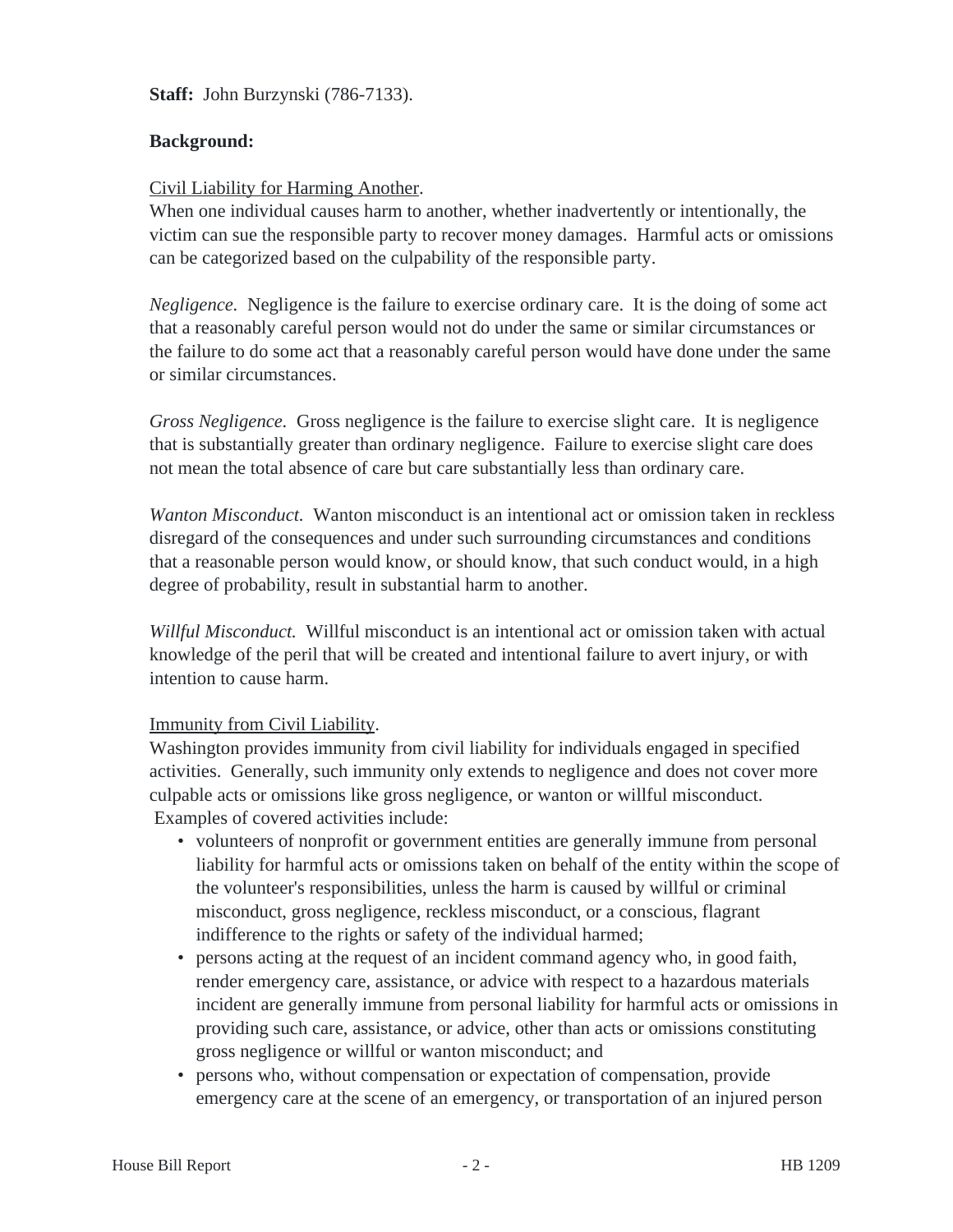from the scene of an emergency, are generally immune from personal liability for harmful acts or omissions in rendering emergency care or transportation, unless the act or omission constitutes gross negligence or willful or wanton misconduct; any person rendering emergency care during the course of regular employment and receiving compensation or expecting to receive compensation for rendering such care is excluded from immunity; emergency care is defined as care, first aid, treatment, or assistance rendered to the injured person in need of immediate medical attention and includes providing or arranging for further medical treatment or care for the injured person.

#### **Summary of Substitute Bill:**

#### Immunity from Civil Liability.

A person is not liable for any act or omission while providing nonmedical care or assistance at the scene of an emergency or disaster, unless the act or omission rises to the level of gross negligence, or willful or wanton misconduct.

The immunity does not apply to persons providing nonmedical care or assistance at the scene of an emergency or disaster who are: (a) acting during the course of regular employment; and (b) receiving compensation or expecting to receive compensation.

#### Defined Terms.

"Compensation" is defined to exclude:

- nominal payments, reimbursement for expenses, or pension benefits;
- payments made to volunteer part-time and volunteer on-call personnel of fire departments, fire districts, ambulance districts, police departments, or any emergency response organization; and
- any payment to a person employed as a transit operator who is paid for his or her regular work, which work does not routinely include providing emergency transportation.

"Nonmedical care or assistance" is defined to include response and rescue operations as well as the provision of such necessities and amenities as food, supplies, shelter, transportation, and child care.

"Emergency or disaster" is defined as an event or set of circumstances that: (1) demands immediate action to preserve public health, protect life, protect public property, or to provide relief to any stricken community overtaken by such occurrence; or (2) reaches such a dimension or degree of destructiveness as to warrant the Governor declaring a state of emergency pursuant to RCW 43.06.010.

## **Substitute Bill Compared to Original Bill:**